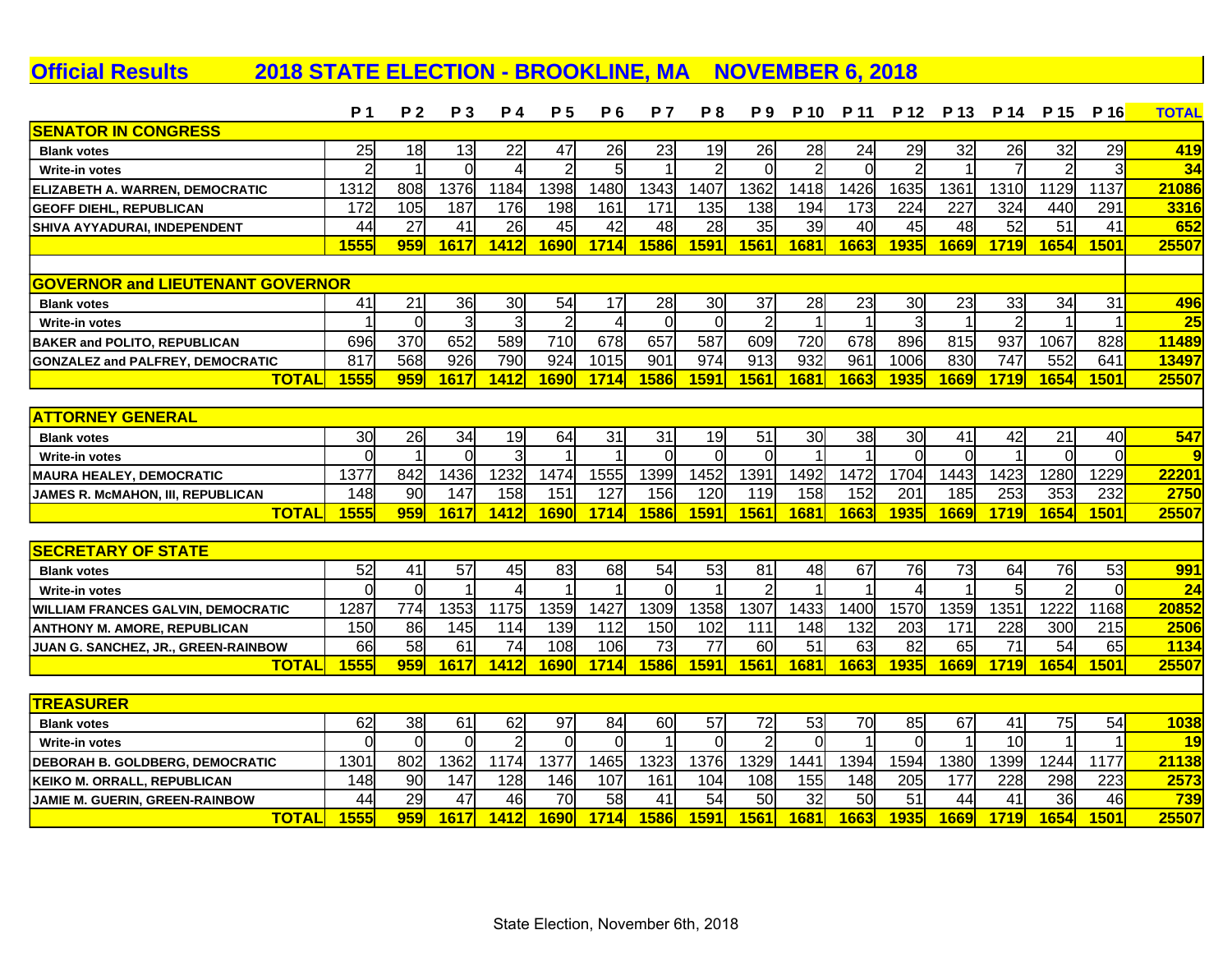## **P 1 P 2 P 3 P 4 P 5 P 6 P 7 P 8 P 9 P 10 P 11 P 12 P 13 P 14 P 15 P 16 TOTAL Official Results 2018 STATE ELECTION - BROOKLINE, MA NOVEMBER 6, 2018 AUDITOR Blank votes** 85 53 87 90 135 108 93 84 108 77 92 115 102 105 105 82 **1521 Write-in votes** 0 0 1 1 0 0 0 0 0 0 0 0 0 0 0 0 **2 SUZANNE M. BUMP, DEMOCRATIC** 1188 734 1247 1078 1248 1332 1207 1252 1224 1316 1283 1456 1238 1225 1077 1055 **19160 HELEN BRADY, REPUBLICAN** 161 93 163 140 167 130 165 117 129 171 159 201 201 262 364 254 **2877 DANIEL FISHMAN, LIBERTARIAN** 69 42 80 53 72 86 72 90 62 87 85 107 77 86 87 67 **1222 EDWARD J. STAMAS, GREEN-RAINBOW** 52 37 39 50 68 58 49 48 38 30 44 56 51 41 21 43 **725 TOTAL 1555 959 1617 1412 1690 1714 1586 1591 1561 1681 1663 1935 1669 1719 1654 1501 25507 REPRESENTATIVE IN CONGRESS Blank votes** 145 83 152 130 196 142 144 128 133 131 156 195 167 225 282 202 **2611 Write-in votes** 11 5 5 5 13 10 13 10 8 5 3 12 17 27 10 13 **167 JOSEPH P. KENNEDY, III, DEMOCRATIC** 1399 871 1460 1277 1481 1562 1429 1453 1420 1545 1504 1728 1485 1467 1362 1286 **22729 TOTAL 1555 959 1617 1412 1690 1714 1586 1591 1561 1681 1663 1935 1669 1719 1654 1501 25507 COUNCILLOR Blank votes** 272 152 275 237 374 329 260 284 270 265 305 381 328 373 466 341 **4912 Write-in votes** 13 10 10 12 3 14 11 19 9 8 5 25 11 17 6 5 **178 MARILYN M. PETITTO DEVANEY, DEMOCRATIC** 1270 797 1332 1163 1313 1371 1315 1288 1282 1408 1353 1529 1330 1329 1182 1155 **20417 TOTAL 1555 959 1617 1412 1690 1714 1586 1591 1561 1681 1663 1935 1669 1719 1654 1501 25507 SENATOR IN GENERAL COURT Blank votes** 231 127 218 197 303 232 213 207 214 201 245 303 272 327 413 300 **4003 Write-in votes** 6 4 2 4 0 4 13 6 2 4 3 4 5 14 4 5 **80 CYNTHIA STONE CREEM, DEMOCRATIC** 1318 828 1397 1211 1387 1478 1360 1378 1345 1476 1415 1628 1392 1378 1237 1196 **21424 TOTAL 1555 959 1617 1412 1690 1714 1586 1591 1561 1681 1663 1935 1669 1719 1654 1501 25507 REPRESENTATIVE IN GENERAL COURT - PRECINCT 1 Blank votes** 264 **264 Write-in votes** 6 **6 MICHAEL J. MORAN, DEMOCRATIC** 1285 **1285 TOTAL 1555 0 0 0 0 0 0 0 0 0 0 0 0 0 0 0 1555 REPRESENTATIVE IN GENERAL COURT - PRECINCT 5 Blank votes** 291 **291 Write-in votes** 6 **6 NIKA ELUGARDO, DEMOCRATIC** 1393 **1393 TOTAL 0 0 0 0 1690 0 0 0 0 0 0 0 0 0 0 0 1690**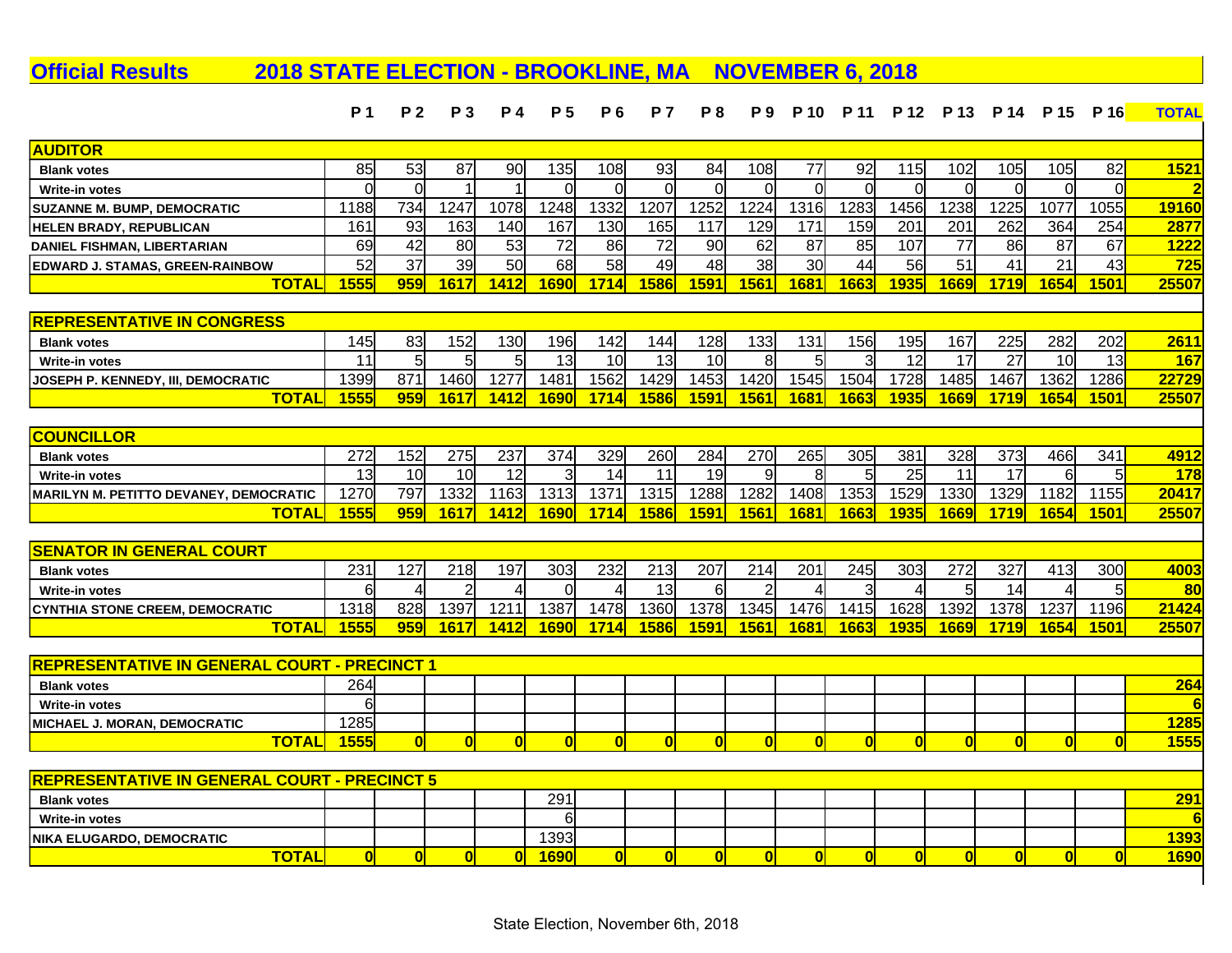## **Official Results 2018 STATE ELECTION - BROOKLINE, MA NOVEMBER 6, 2018**

|                                                              | <b>P</b> 1   | <b>P2</b>      | <b>P</b> 3            | <b>P4</b>      | <b>P5</b>      | P 6      | <b>P</b> 7   | P8              | P9          | P 10           | P 11           | P 12           | P 13           | P 14           | P 15           | P 16           | <b>TOTAL</b> |
|--------------------------------------------------------------|--------------|----------------|-----------------------|----------------|----------------|----------|--------------|-----------------|-------------|----------------|----------------|----------------|----------------|----------------|----------------|----------------|--------------|
| <b>REPRESENTATIVE IN GENERAL COURT - PRECINCTS 2-4, 6-13</b> |              |                |                       |                |                |          |              |                 |             |                |                |                |                |                |                |                |              |
| <b>Blank votes</b>                                           |              | 122            | 223                   | 192            |                | 223      | 223          | 206             | 195         | 226            | 237            | 291            | 282            |                |                |                | 2420         |
| Write-in votes                                               |              |                | 10                    | 5 <sub>5</sub> |                | 8        | 14           | 24              | 4           | 6              | 3              | 10             | 8              |                |                |                | 99           |
| <b>TOMMY VITOLO, DEMOCRATIC</b>                              |              | 830            | 1384                  | 1215           |                | 1483     | 1349         | 1361            | 1362        | 1449           | 1423           | 1634           | 1379           |                |                |                | 14869        |
| <b>TOTAL</b>                                                 | n            | 959            | 1617                  | 1412           | $\mathbf{0}$   | 1714     | 1586         | 1591            | 1561        | 1681           | 1663           | 1935           | 1669           | $\mathbf{0}$   | $\mathbf{0}$   | $\overline{0}$ | 17388        |
|                                                              |              |                |                       |                |                |          |              |                 |             |                |                |                |                |                |                |                |              |
| REPRESENTATIVE IN GENERAL COURT - PRECINCTS 14-1             |              |                |                       |                |                |          |              |                 |             |                |                |                |                |                |                |                |              |
| <b>Blank votes</b>                                           |              |                |                       |                |                |          |              |                 |             |                |                |                |                | 373            | 443            | 295            | <b>1111</b>  |
| Write-in votes                                               |              |                |                       |                |                |          |              |                 |             |                |                |                |                | 11             |                | 4              | 19           |
| <b>EDWARD F. COPPINGER, DEMOCRATIC</b>                       |              |                |                       |                |                |          |              |                 |             |                |                |                |                | 1335           | 1207           | 1202           | 3744         |
| <b>TOTAL</b>                                                 | $\mathbf{0}$ | 0              | 0                     | $\overline{0}$ | 0              | $\bf{0}$ | $\mathbf{0}$ | OI              | 0           | $\overline{0}$ | $\mathbf{0}$   | $\mathbf{0}$   | $\overline{0}$ | <b>1719</b>    | 1654           | 1501           | 4874         |
|                                                              |              |                |                       |                |                |          |              |                 |             |                |                |                |                |                |                |                |              |
| <b>DISTRICT ATTORNEY</b>                                     |              |                |                       |                |                |          |              |                 |             |                |                |                |                |                |                |                |              |
| <b>Blank votes</b>                                           | 268          | 145            | 269                   | 237            | 336            | 304      | 249          | 252             | 261         | 239            | 281            | 370            | 309            | 352            | 443            | 317            | 4632         |
| <b>Write-in votes</b>                                        | F            | 3              | 3                     | 5 <sup>1</sup> | $\overline{3}$ |          | 8            | 6               | 4           | 5              | $\overline{2}$ |                |                | 10             |                | $\mathbf{3}$   | 70           |
| MICHAEL W. MORRISSEY, DEMOCRATIC                             | 1282         | 811            | 1345                  | 1170           | 1351           | 1406     | 1329         | 1333            | 1296        | 1437           | 1380           | 1564           | 1356           | 1357           | 1207           | 1181           | 20805        |
| <b>TOTAL</b>                                                 | <b>1555</b>  | 959            | 1617                  | 1412           | <b>1690</b>    | 1714     | 1586         | <b>1591</b>     | 1561        | 1681           | 1663           | 1935           | 1669           | <b>1719</b>    | 1654           | 1501           | 25507        |
|                                                              |              |                |                       |                |                |          |              |                 |             |                |                |                |                |                |                |                |              |
| <b>CLERK OF COURTS</b>                                       |              |                |                       |                |                |          |              |                 |             |                |                |                |                |                |                |                |              |
| <b>Blank votes</b>                                           | 281          | 155            | 283                   | 251            | 353            | 322      | 283          | 284             | 276         | 261            | 304            | 389            | 334            | 366            | 458            | 340            | 4940         |
| <b>Write-in votes</b>                                        | 5            | $\overline{2}$ | 2                     | $\overline{4}$ | $\overline{3}$ | $\Omega$ |              |                 |             |                | 3              | $\Omega$       |                | 8              |                | $\overline{4}$ | 52           |
| WALTER F. TIMILTY, JR., DEMOCRATIC                           | 1269         | 802            | 1332                  | 1157           | 1334           | 1392     | 1296         | 1300            | 1284        | 1418           | 1356           | 1546           | 1335           | 1345           | 1192           | 1157           | 20515        |
| <b>TOTAL</b>                                                 | 1555         | 959            | 1617                  | 1412           | <b>1690</b>    | 1714     | 1586         | <b>1591</b>     | 1561        | 1681           | 1663           | 1935           | <b>1669</b>    | <b>1719</b>    | 1654           | <b>1501</b>    | 25507        |
| <b>REGISTER OF DEEDS</b>                                     |              |                |                       |                |                |          |              |                 |             |                |                |                |                |                |                |                |              |
| <b>Blank votes</b>                                           | 283          | 151            | 288                   | 244            | 345            | 319      | 271          | 269             | 272         | 257            | 304            | 387            | 332            | 369            | 456            | 334            | 4881         |
| <b>Write-in votes</b>                                        | ⊿            | $\overline{3}$ | 3                     | $\mathbf{3}$   | $\overline{2}$ | 2        |              | $5 \frac{1}{2}$ |             |                | 3              | $\overline{2}$ |                | $\overline{7}$ | 3              | $\mathbf{3}$   | 52           |
| <b>WILLIAM P. O'DONNELL, DEMOCRATIC</b>                      | 1268         | 805            | 1326                  | 1165           | 1343           | 1393     | 1308         | 1317            | 1288        | 1421           | 1356           | 1546           | 1336           | 1343           | 1195           | 1164           |              |
| <b>TOTAL</b>                                                 | 1555         | 959            | 1617                  | 1412           | 1690           | 1714     | 1586         | 1591            | 1561        | 1681           | 1663           | 1935           | 1669           | <b>1719</b>    | 1654           | <b>1501</b>    | 25507        |
|                                                              |              |                |                       |                |                |          |              |                 |             |                |                |                |                |                |                |                |              |
| <b>COUNTY COMMISSIONER</b>                                   |              |                |                       |                |                |          |              |                 |             |                |                |                |                |                |                |                |              |
| <b>Blank votes</b>                                           | 292          | 159            | 298                   | 258            | 367            | 342      | 277          | 288             | 288         | 269            | 311            | 403            | 344            | 378            | 475            | 354            | 5103         |
| Write-in votes                                               | 6            | $\overline{3}$ | $\boldsymbol{\Delta}$ |                | -1             | 3        | 8            | 5               | $\mathbf 1$ | 2              | 3              | -1             | 3              | 8              | $\overline{2}$ | $\vert$        | 55           |
| PETER H. COLLINS, DEMOCRATIC                                 | 1257         | 797            | 1315                  | 1153           | 1322           | 1369     | 1301         | 1298            | 1272        | 1410           | 1349           | 1531           | 1322           | 1333           | 1177           | 1143           | 20349        |
| <b>TOTAL</b>                                                 | 1555         | 959            | 1617                  | 1412           | 1690           | 1714     | 1586         | 1591            | 1561        | 1681           | 1663           | 1935           | 1669           | 1719           | 1654           | 1501           | 25507        |